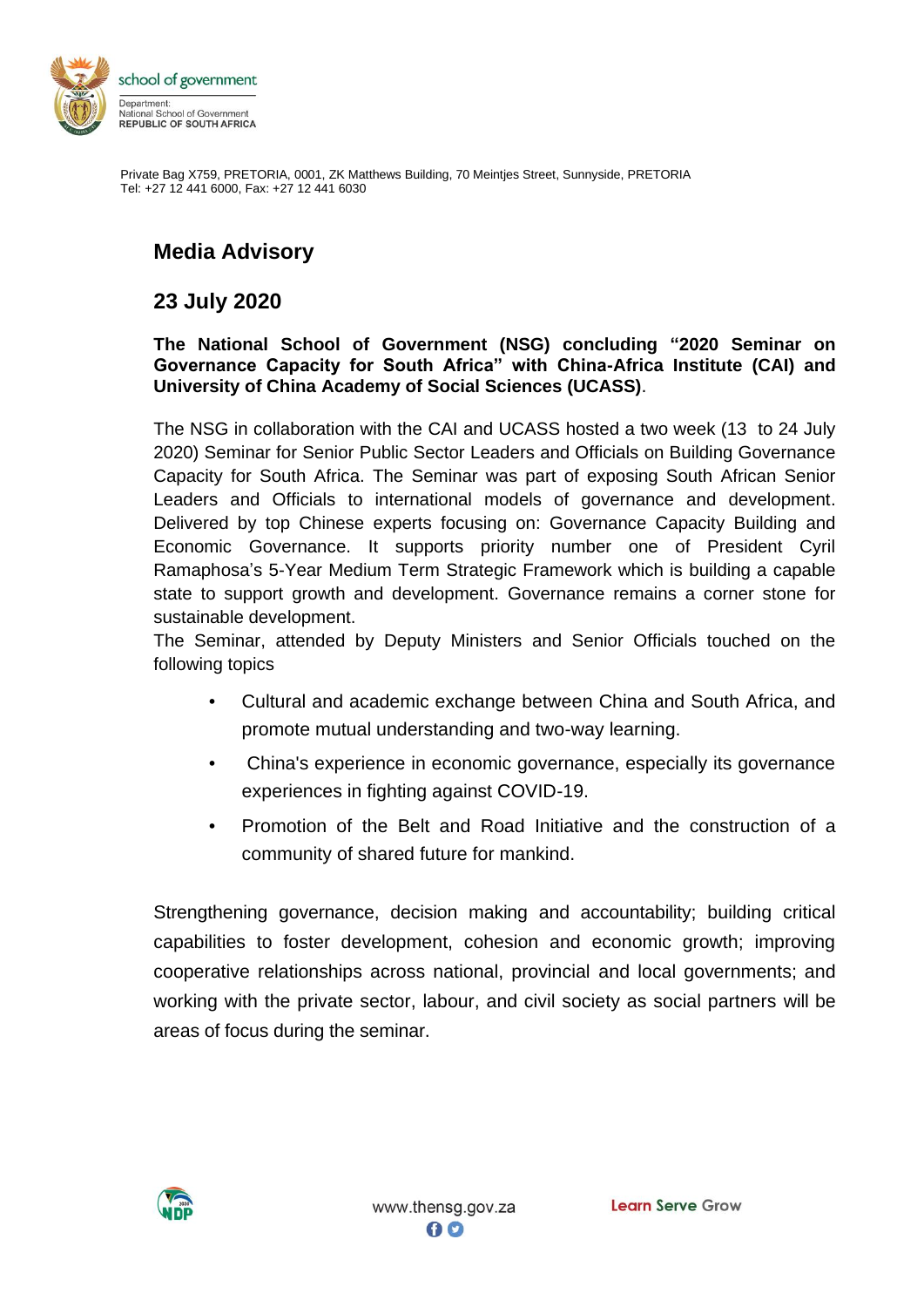The Deputy Minister of Public Service and Administration, Hon Ms Sindisiwe Chikunga will address the closing of the Seminar on 24 July 2020 alongside Vice President of UCASS.

Details of the Ceremony: **Date: 24 July 2020 Time: 09:00-12:30 Virtual Platform: ZOOM:**

For all media queries contact Ms Dikeledi Mokgokolo on 082 888 2355

Issued by the National School of Government

[www.thensg.gov.za](http://www.thensg.gov.za/)